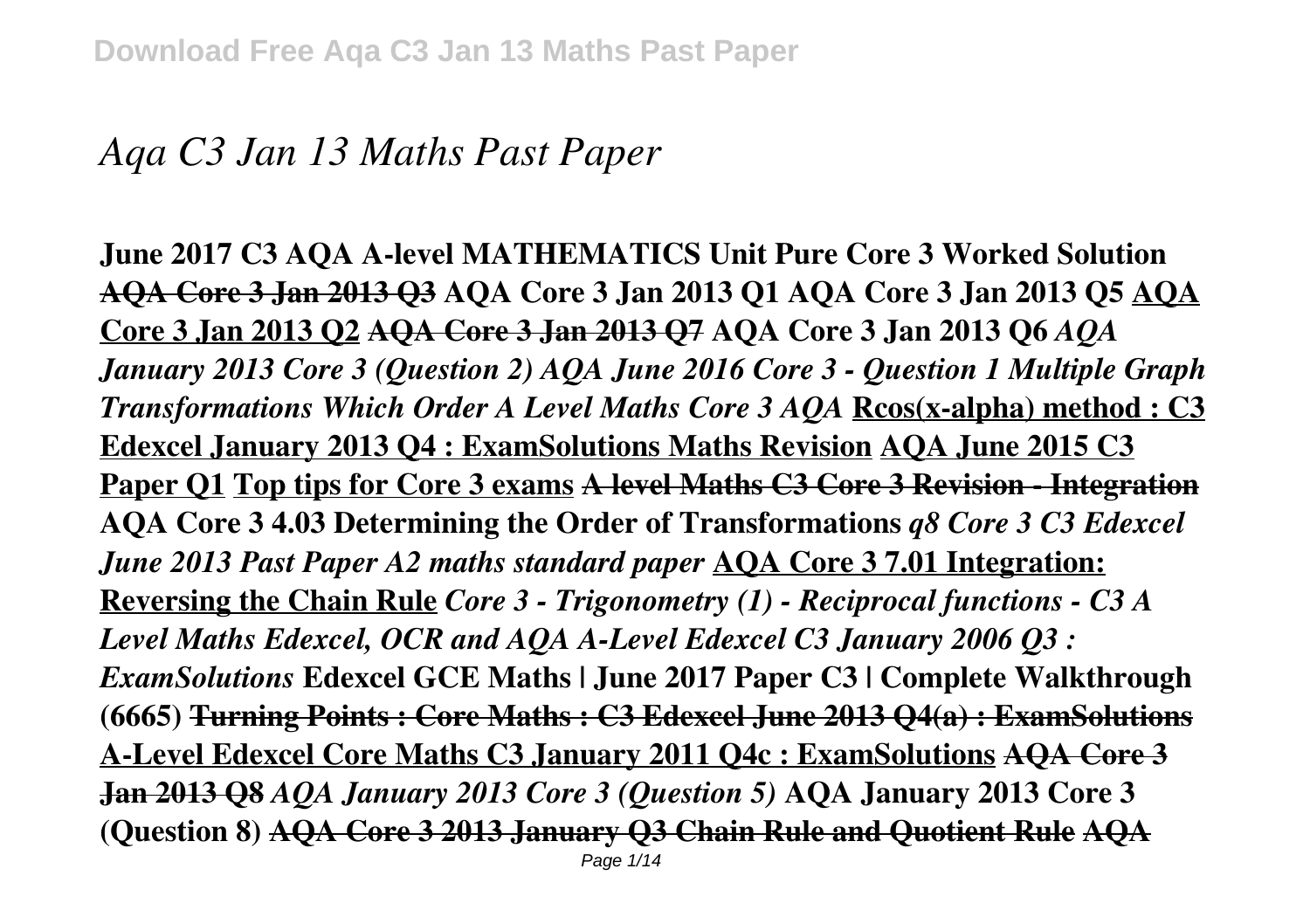## **June 2016 Core 3 - Question 7**

**(1) Core 3 Integration AQA - A Level Maths - Standard results Inverse trig functions arctan(x)AQA January 2013 Core 3 (Question 7)** *q3 AQA Core 1 C1 January 2013 quick answers AS maths A Level MPC1 past paper exam* **Aqa C3 Jan 13 Maths**

**C3 A level Maths Model Solutions for AQA. Model Solutions for AQA C3 January 2013 past paper. A Level Core Mathematics revision materials. Relevant for the 2017 Maths exams. A Level Maths step by step solutions. A Level Maths AQA mark scheme for C3 January 2013 paper.**

**A Level Maths AQA Past Paper C3 January 2013 Model ... Aqa C3 Jan 13 Maths Past Paper - lundbeck.peaceboy.de 33 January 2007 6665 Core Mathematics C3 Mark Scheme Question Number Scheme Marks 1. (a) sin3 sin 2 sin2 cos cos2 sin?=+= +(?? ? ? ? ?) B1 =+?2sin cos 1 2sin sin? 22???() B1 B1 =? +?2sin 2sin sin 2sin? 33?? ? M1 =?3sin 4sin? 3 ? ¿ cso A1 (5) (b)**

## **Aqa C3 Jan 13 Maths Past Paper | calendar.pridesource aqa-c3-jan-13-maths-past-paper 1/1 Downloaded from spanish.perm.ru on December 15, 2020 by guest Read Online Aqa C3 Jan 13 Maths Past Paper Yeah,** Page 2/14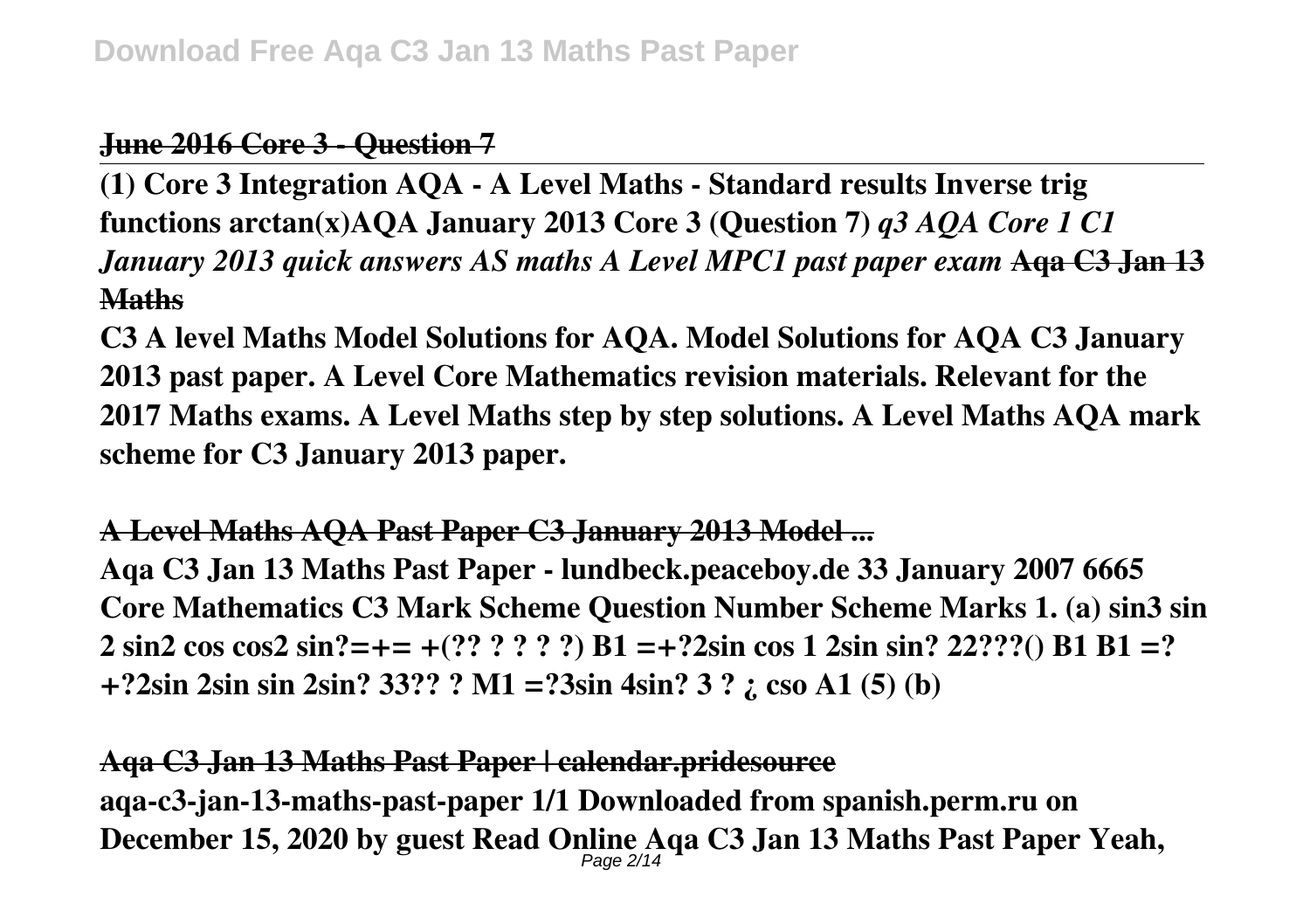**reviewing a ebook aqa c3 jan 13 maths past paper could mount up your close friends listings. This is just one of the solutions for you to be successful.**

## **Aqa C3 Jan 13 Maths Past Paper | www.dougnukem**

**A-Level Maths Resources: For teaching or learning A-level Maths and Further Maths, this is a collection of the hundreds of worksheets, interactive spreadsheets and other resources designed for introducing new concepts, testing understanding and revising and consolidating content. AQA Past Papers for Mathematics and Further Mathematics A-level: Organised by module and grouped into zip files ...**

## **AQA A-level Maths & Further Maths Past Exam Papers,**

**For AQA. C3 Differentiation; C3 Exponentials & Logarithms; C3 Functions; C3 Integration; C3 Numerical Methods; C3 Trigonometry; For Edexcel, Set 1. C3 Algebra - Quadratics**

**C3 Questions by Topic - Maths A-level - Physics & Maths Tutor Visit http://www.mathsmadeeasy.co.uk/ for more fantastic resources. Maths Made Easy © Complete Tuition Ltd 2017 A Level AQA A Level Maths AQA Core Maths C3 June 2013**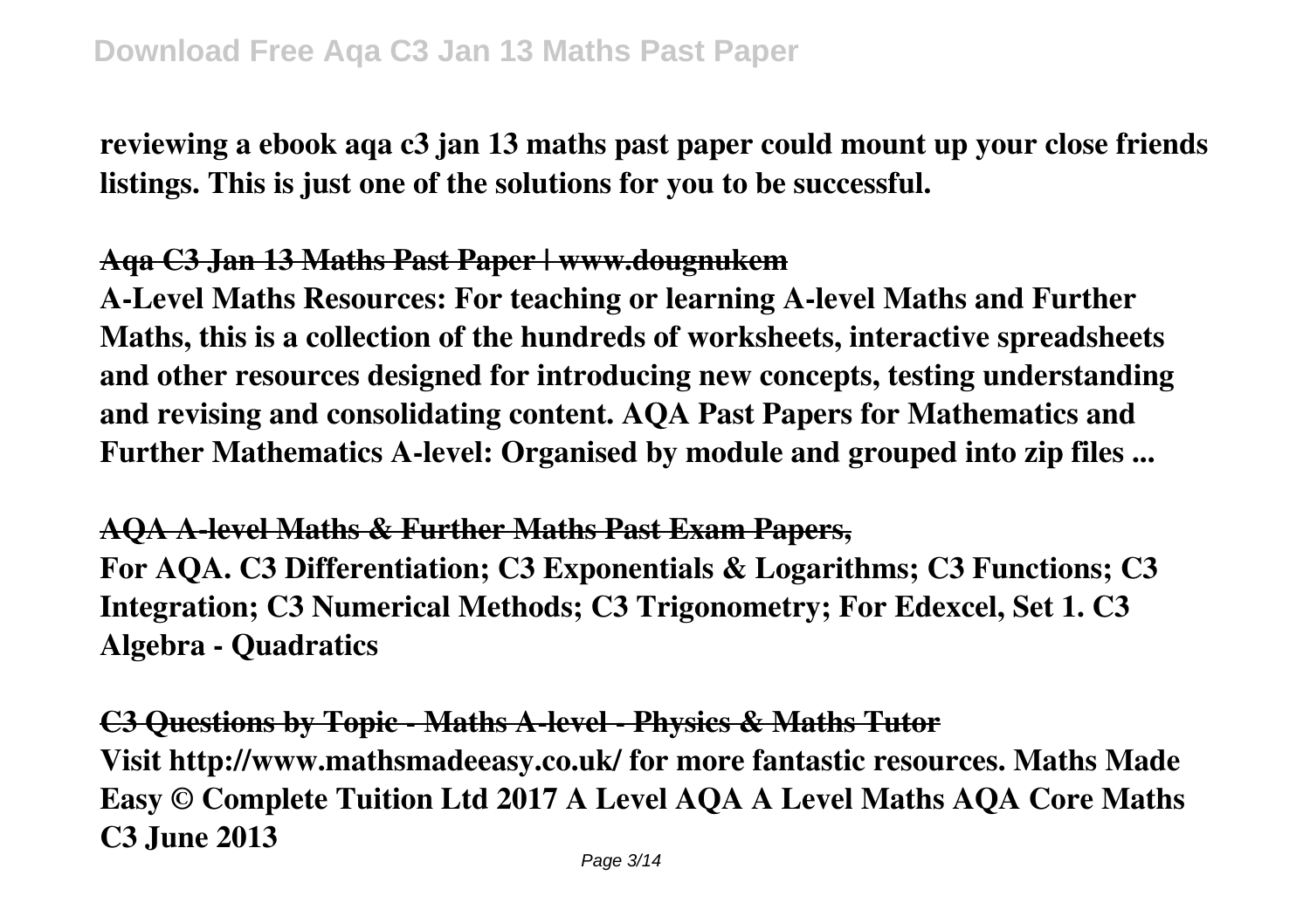## **AQA A Level A Level Maths - Maths Made Easy**

**AQA MichaelExamSolutionsKid 2018-12-27T17:45:25+00:00 AQA A Level Maths Here you will find the AQA A-Level maths index for tutorials and worked solutions to past papers.**

**AQA A-Level Maths and Further Maths tutorials | ExamSolutions From Entry Level Certificate (ELC) to A-level, AQA Maths specifications help students develop numerical abilities, problem-solving skills and mathematical confidence. See what we offer teachers and students.**

### **AQA | Subjects | Mathematics**

**33 January 2007 6665 Core Mathematics C3 Mark Scheme Question Number Scheme Marks 1. (a) sin3 sin 2 sin2 cos cos2 sin?=+= +(?? ? ? ? ?) B1 =+?2sin cos 1 2sin sin? 22???() B1 B1 =? +?2sin 2sin sin 2sin? 33?? ? M1 =?3sin 4sin? 3 ? ¿ cso A1 (5) (b)**

#### **January 2007 6665 Core Mathematics C3 Mark Scheme Some question papers and mark schemes are no longer available after three years,** Page 4/14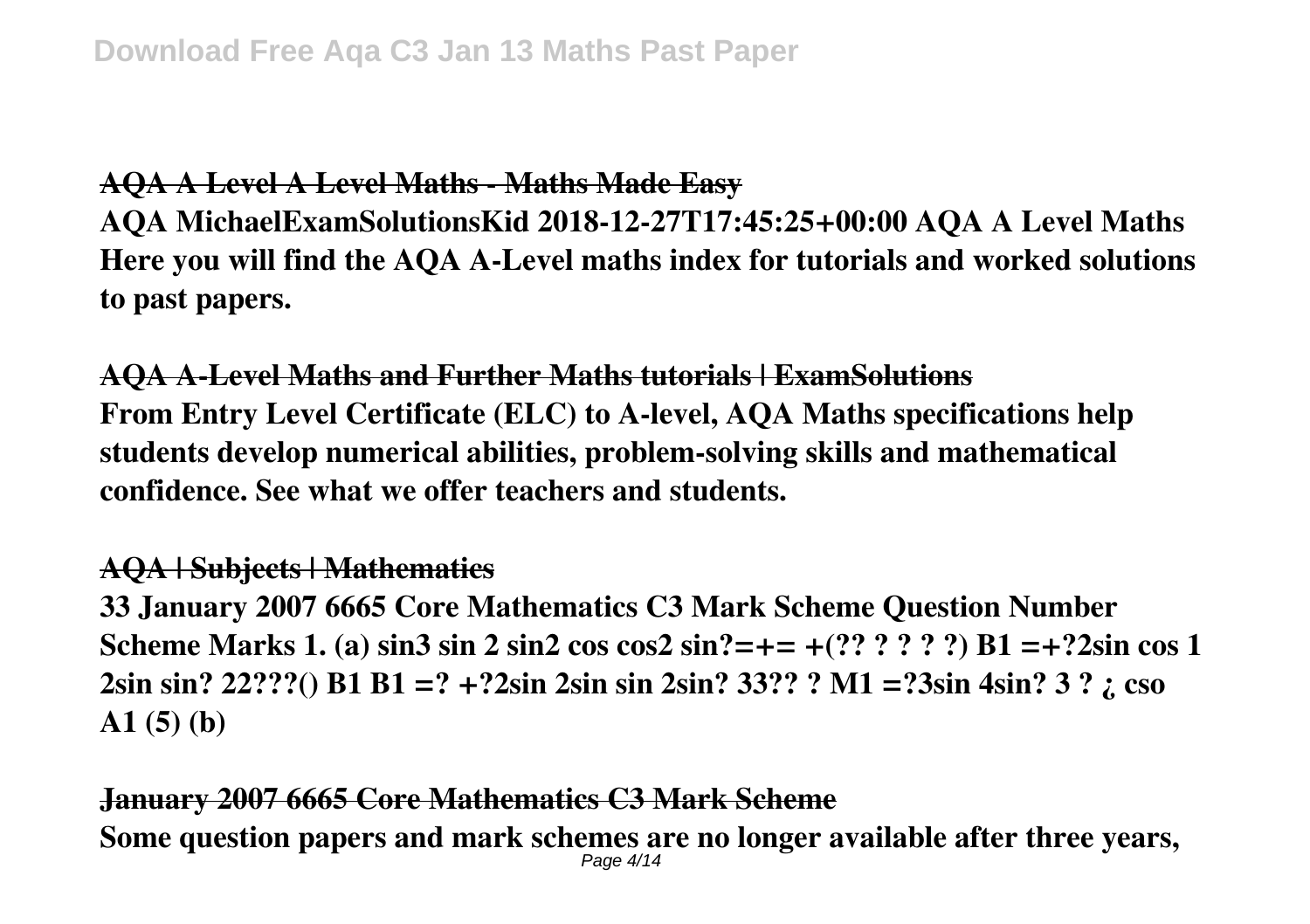**due to copyright restrictions (except for Maths and Science). Teachers can get past papers earlier, from 10 days after the exam, in the secure key materials (SKM) area of our extranet, e-AQA.**

## **AQA | Find past papers and mark schemes**

**Jan 13 Core 4 Aqa January 2013 Mathematics MPC4 Unit Pure Core 4 Friday 25 January 2013 1.30 pm to 3.00 pm For this paper you must have: \* the blue AQA booklet of formulae and statistical tables. You may use a graphics calculator. Time allowed \* 1 hour 30 minutes**

**Jan 13 Core 4 Aqa Mark Scheme - download.truyenyy.com AS maths. Edexcel AS Maths; AQA; OCR; MEI; A Level. AQA; Edexcel; OCR; MEI; International Exams. Edexcel (IAL) Cambridge International (CIE) International Baccalaureate; Online Tuition; Donate; Search for: A Level Maths / Edexcel / C3 Past Papers / Edexcel – C3 January 2012. Edexcel – C3 January 2012.**

### **Edexcel – C3 January 2012 - ExamSolutions Maths**

**Mathematics 6360 MPC3 Pure Core 3 Mark Scheme 2010 examination - January series PMT. ... MPC3 - AQA GCE Mark Scheme 2010 January series 6 MPC3** Page 5/14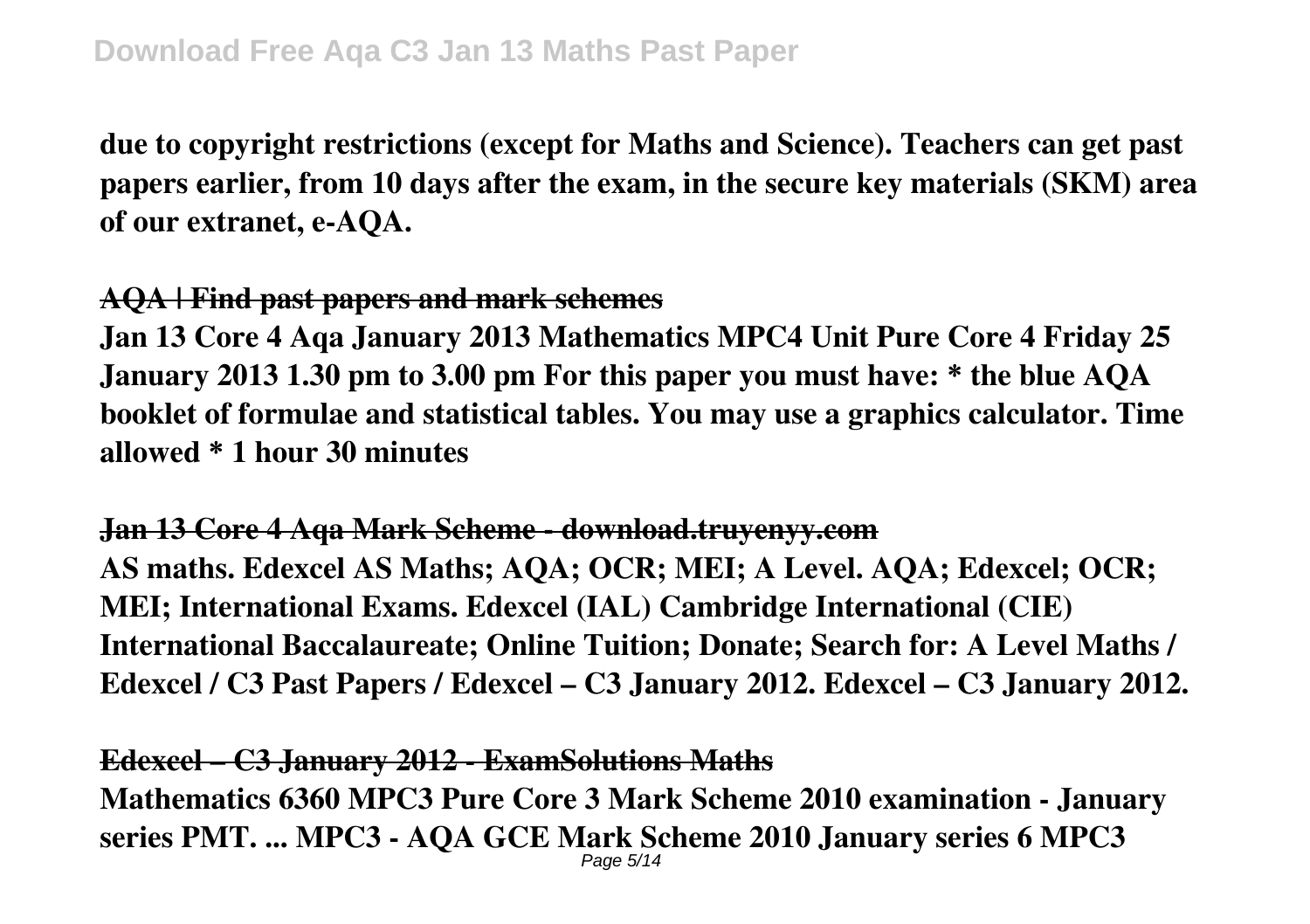**(cont) Q Solution Marks Total Comments 2(c)(i) x2 =0.902 M1 Sight of AWRT 0.902 or AWRT 0.941 x3 =0.941 A1 2 These values only**

### **GCE Mathematics Mark Scheme January 2010**

**How to Print on Fabric with an Inkjet Printer and Freezer Paper - Washable as Well! - Duration: 11:59. Easy Sewing for Beginners Recommended for you**

### **AQA C3 Jan 12 Q6**

**/ C3 Past Papers / Edexcel – C3 January 2009 Edexcel – C3 January 2009. Edexcel – C3 January 2009**

#### **Edexcel – C3 January 2009 - ExamSolutions Maths**

**AQA Education (AQA) is a registered charity (number 1073334) and a company limited by guarantee registered in England and Wales (number 3644723). Our registered address is AQA, Devas Street, Manchester M15 6EX.**

### **A-level grade boundaries January 2013 - AQA**

**January 2008 GCE GCE Mathematics (6665/01) Edexcel Limited. Registered in England and Wales No. 4496750 Registered Office: One90 High Holborn, London** Page 6/14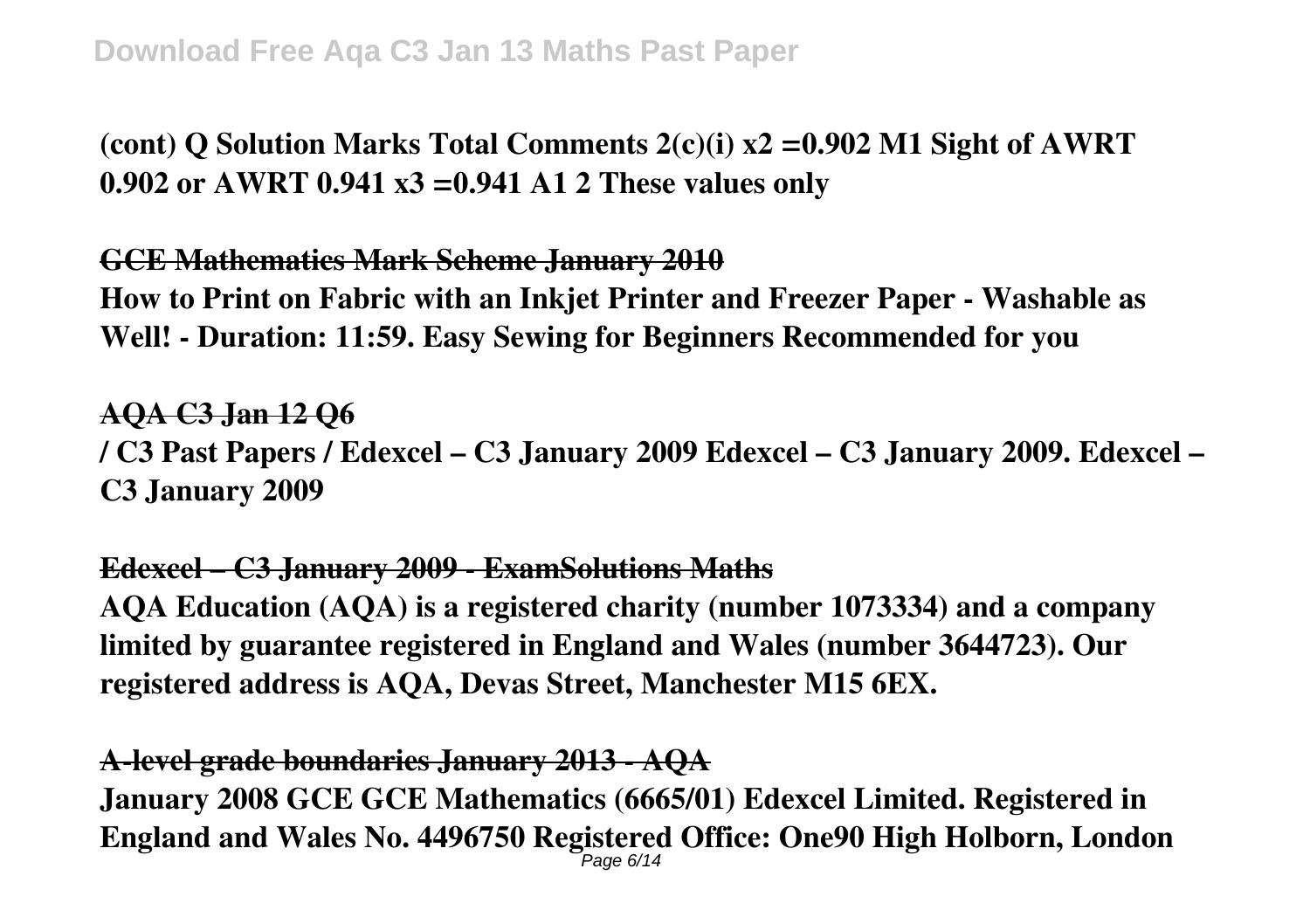**WC1V 7BH. January 2008 6665 Core Mathematics C3 Mark Scheme Question Number Scheme Marks 1. ... [13] Question Number**

**Mark Scheme (Results) January 2008**

**Video Solution for: A Level Mathematics - AQA Core 3 (C3) - January 2006 - Q3. Playlist for this exam: parkermaths.com/link/aqac3jan06 More A-Level Revision ...**

**AQA Core 3 | January 2006 | Q3 | Video Solutions | A Level Maths AQA A-level Maths & Further Maths Past Exam Papers, C3 A level Maths Model Solutions for AQA. Model Solutions for AQA C3 January 2013 past paper. A Level Core Mathematics revision materials. Relevant for the 2017 Maths exams. A Level Maths step by step solutions. A Level Maths AQA mark scheme for C3 January 2013 paper. AQA June 2013 Core 3 ...**

**June 2017 C3 AQA A-level MATHEMATICS Unit Pure Core 3 Worked Solution AQA Core 3 Jan 2013 Q3 AQA Core 3 Jan 2013 Q1 AQA Core 3 Jan 2013 Q5 AQA Core 3 Jan 2013 Q2 AQA Core 3 Jan 2013 Q7 AQA Core 3 Jan 2013 Q6** *AQA* Page 7/14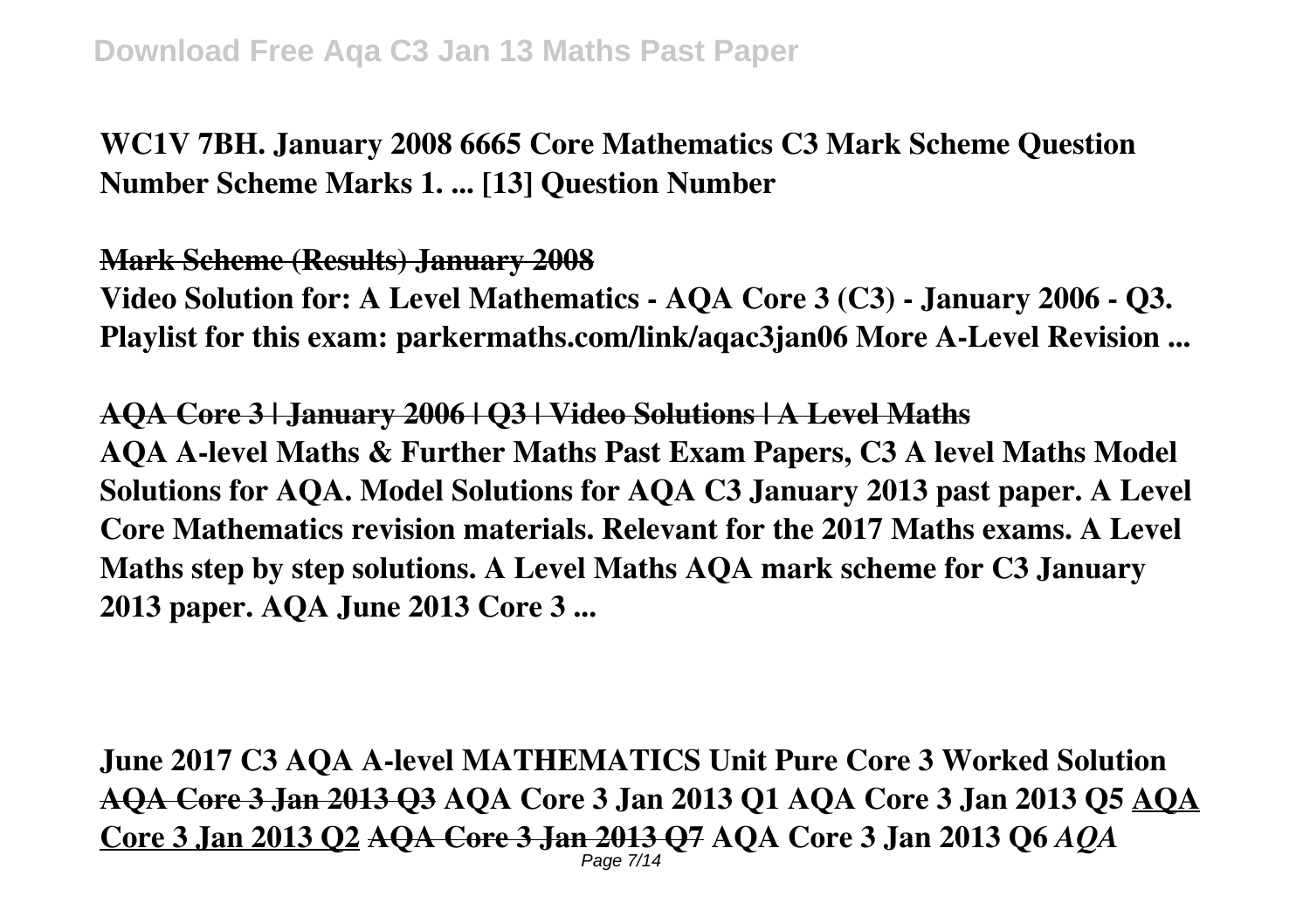*January 2013 Core 3 (Question 2) AQA June 2016 Core 3 - Question 1 Multiple Graph Transformations Which Order A Level Maths Core 3 AQA* **Rcos(x-alpha) method : C3 Edexcel January 2013 Q4 : ExamSolutions Maths Revision AQA June 2015 C3 Paper Q1 Top tips for Core 3 exams A level Maths C3 Core 3 Revision - Integration AQA Core 3 4.03 Determining the Order of Transformations** *q8 Core 3 C3 Edexcel June 2013 Past Paper A2 maths standard paper* **AQA Core 3 7.01 Integration: Reversing the Chain Rule** *Core 3 - Trigonometry (1) - Reciprocal functions - C3 A Level Maths Edexcel, OCR and AQA A-Level Edexcel C3 January 2006 Q3 : ExamSolutions* **Edexcel GCE Maths | June 2017 Paper C3 | Complete Walkthrough (6665) Turning Points : Core Maths : C3 Edexcel June 2013 Q4(a) : ExamSolutions A-Level Edexcel Core Maths C3 January 2011 Q4c : ExamSolutions AQA Core 3 Jan 2013 Q8** *AQA January 2013 Core 3 (Question 5)* **AQA January 2013 Core 3 (Question 8) AQA Core 3 2013 January Q3 Chain Rule and Quotient Rule AQA June 2016 Core 3 - Question 7**

**(1) Core 3 Integration AQA - A Level Maths - Standard results Inverse trig functions arctan(x)AQA January 2013 Core 3 (Question 7)** *q3 AQA Core 1 C1 January 2013 quick answers AS maths A Level MPC1 past paper exam* **Aqa C3 Jan 13 Maths**

**C3 A level Maths Model Solutions for AQA. Model Solutions for AQA C3 January** Page 8/14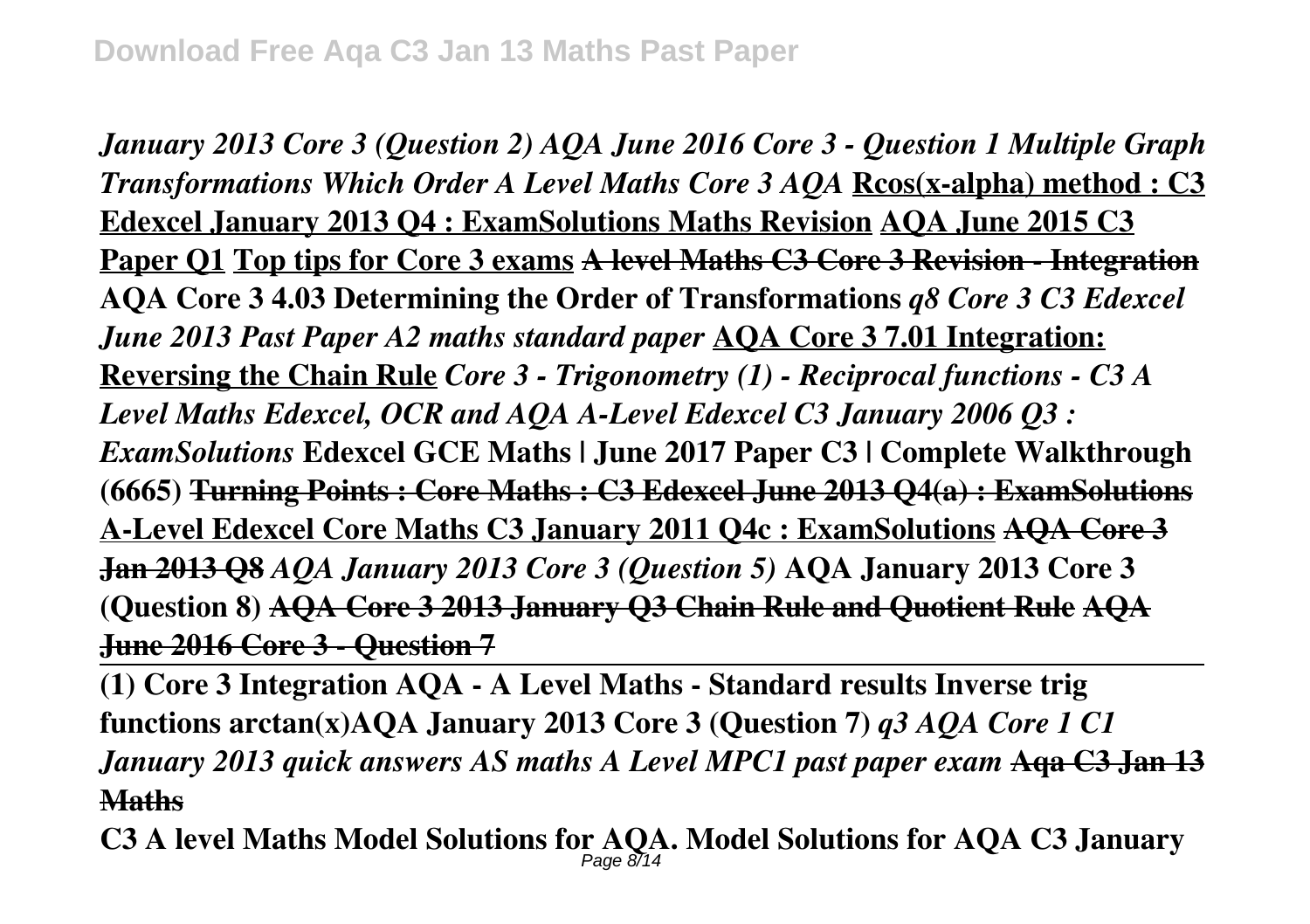**2013 past paper. A Level Core Mathematics revision materials. Relevant for the 2017 Maths exams. A Level Maths step by step solutions. A Level Maths AQA mark scheme for C3 January 2013 paper.**

## **A Level Maths AQA Past Paper C3 January 2013 Model ...**

**Aqa C3 Jan 13 Maths Past Paper - lundbeck.peaceboy.de 33 January 2007 6665 Core Mathematics C3 Mark Scheme Question Number Scheme Marks 1. (a) sin3 sin 2 sin2 cos cos2 sin?=+= +(?? ? ? ? ?) B1 =+?2sin cos 1 2sin sin? 22???() B1 B1 =? +?2sin 2sin sin 2sin? 33?? ? M1 =?3sin 4sin? 3 ? ¿ cso A1 (5) (b)**

## **Aqa C3 Jan 13 Maths Past Paper | calendar.pridesource**

**aqa-c3-jan-13-maths-past-paper 1/1 Downloaded from spanish.perm.ru on December 15, 2020 by guest Read Online Aqa C3 Jan 13 Maths Past Paper Yeah, reviewing a ebook aqa c3 jan 13 maths past paper could mount up your close friends listings. This is just one of the solutions for you to be successful.**

## **Aqa C3 Jan 13 Maths Past Paper | www.dougnukem**

**A-Level Maths Resources: For teaching or learning A-level Maths and Further Maths, this is a collection of the hundreds of worksheets, interactive spreadsheets** Page 9/14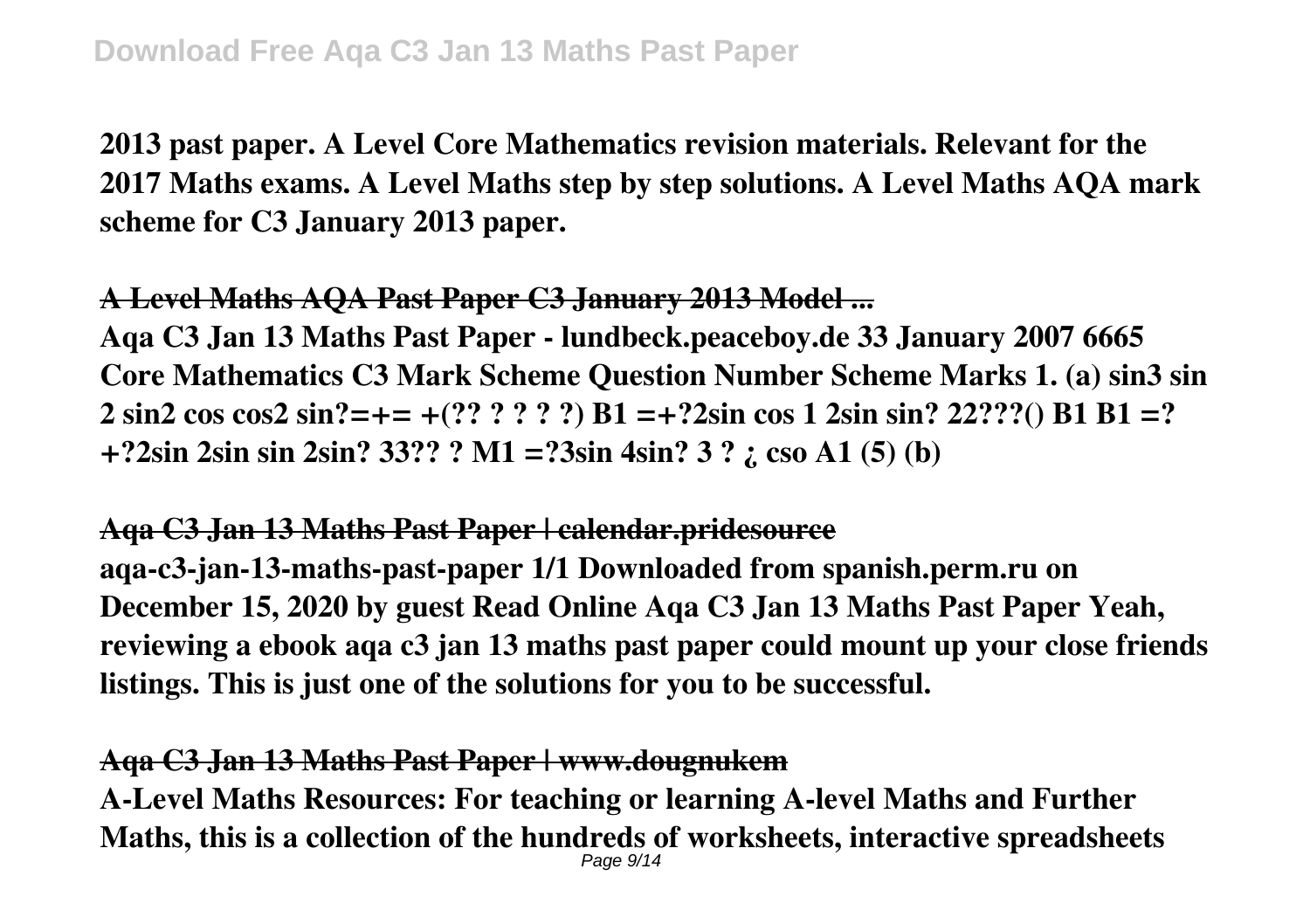**and other resources designed for introducing new concepts, testing understanding and revising and consolidating content. AQA Past Papers for Mathematics and Further Mathematics A-level: Organised by module and grouped into zip files ...**

### **AQA A-level Maths & Further Maths Past Exam Papers,**

**For AQA. C3 Differentiation; C3 Exponentials & Logarithms; C3 Functions; C3 Integration; C3 Numerical Methods; C3 Trigonometry; For Edexcel, Set 1. C3 Algebra - Quadratics**

**C3 Questions by Topic - Maths A-level - Physics & Maths Tutor Visit http://www.mathsmadeeasy.co.uk/ for more fantastic resources. Maths Made Easy © Complete Tuition Ltd 2017 A Level AQA A Level Maths AQA Core Maths C3 June 2013**

### **AQA A Level A Level Maths - Maths Made Easy**

**AQA MichaelExamSolutionsKid 2018-12-27T17:45:25+00:00 AQA A Level Maths Here you will find the AQA A-Level maths index for tutorials and worked solutions to past papers.**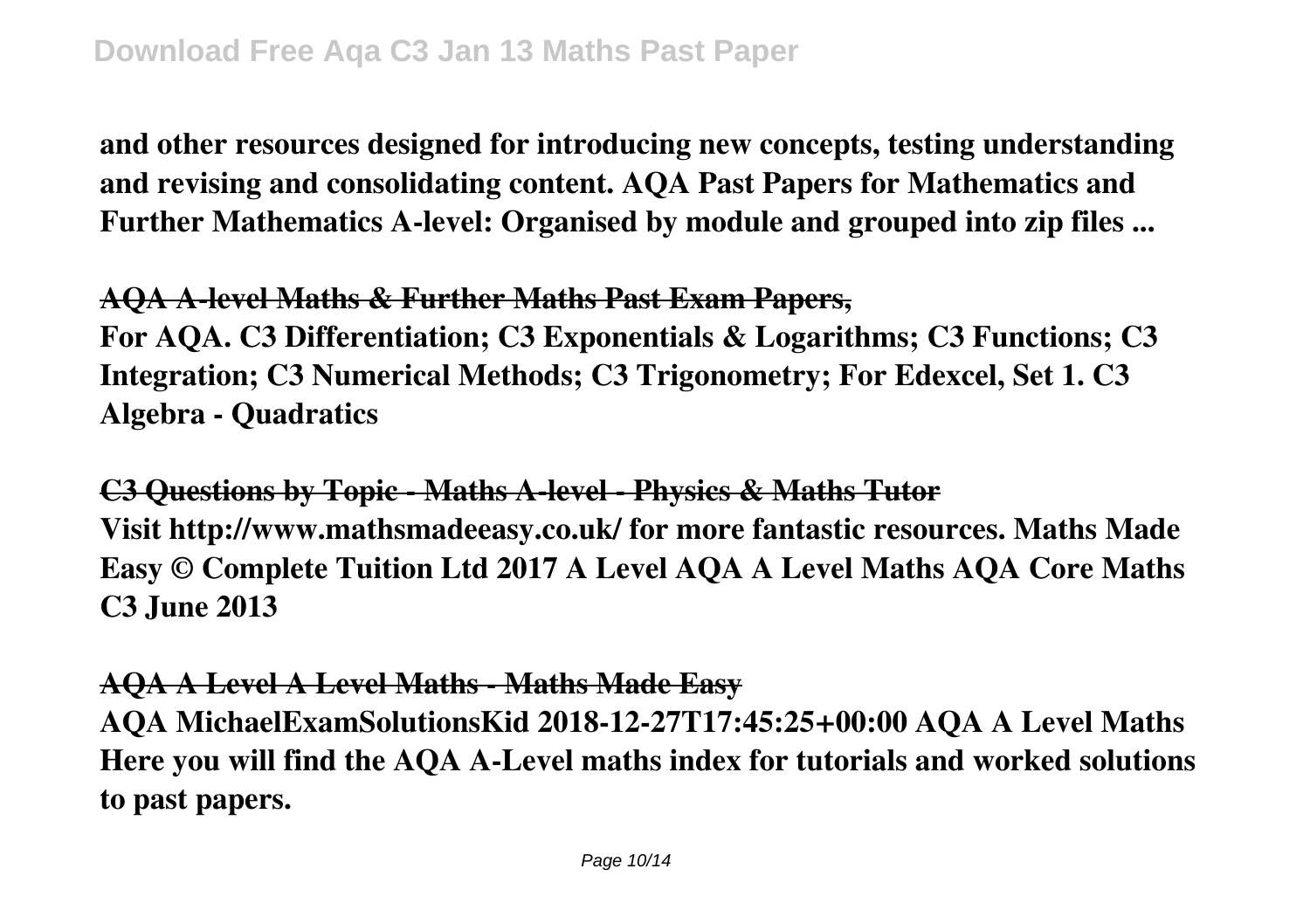**AQA A-Level Maths and Further Maths tutorials | ExamSolutions From Entry Level Certificate (ELC) to A-level, AQA Maths specifications help students develop numerical abilities, problem-solving skills and mathematical confidence. See what we offer teachers and students.**

## **AQA | Subjects | Mathematics**

**33 January 2007 6665 Core Mathematics C3 Mark Scheme Question Number Scheme Marks 1. (a) sin3 sin 2 sin2 cos cos2 sin?=+= +(?? ? ? ? ?) B1 =+?2sin cos 1 2sin sin? 22???() B1 B1 =? +?2sin 2sin sin 2sin? 33?? ? M1 =?3sin 4sin? 3 ? ¿ cso A1 (5) (b)**

## **January 2007 6665 Core Mathematics C3 Mark Scheme**

**Some question papers and mark schemes are no longer available after three years, due to copyright restrictions (except for Maths and Science). Teachers can get past papers earlier, from 10 days after the exam, in the secure key materials (SKM) area of our extranet, e-AQA.**

**AQA | Find past papers and mark schemes Jan 13 Core 4 Aqa January 2013 Mathematics MPC4 Unit Pure Core 4 Friday 25** Page 11/14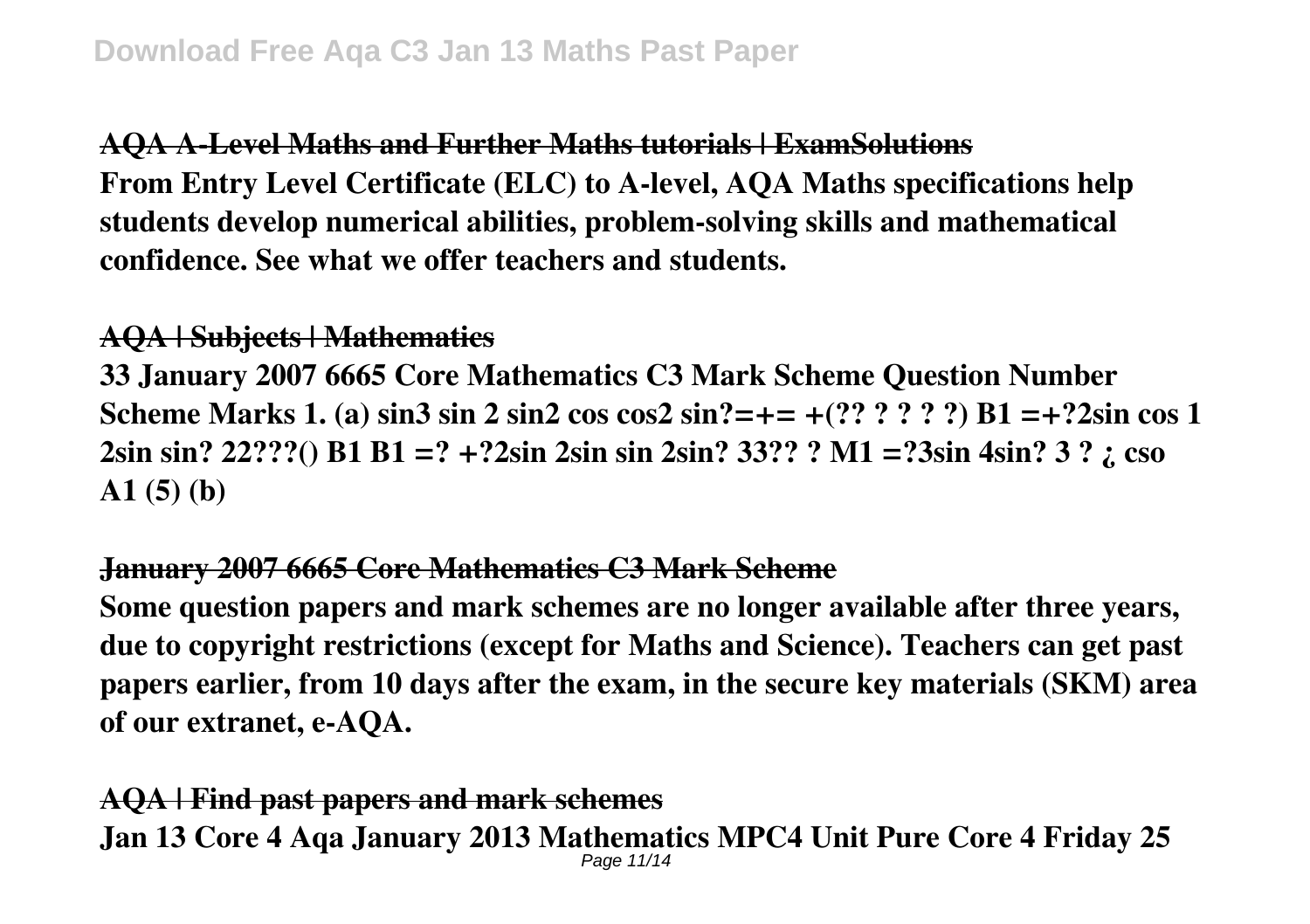**January 2013 1.30 pm to 3.00 pm For this paper you must have: \* the blue AQA booklet of formulae and statistical tables. You may use a graphics calculator. Time allowed \* 1 hour 30 minutes**

**Jan 13 Core 4 Aqa Mark Scheme - download.truyenyy.com AS maths. Edexcel AS Maths; AQA; OCR; MEI; A Level. AQA; Edexcel; OCR; MEI; International Exams. Edexcel (IAL) Cambridge International (CIE) International Baccalaureate; Online Tuition; Donate; Search for: A Level Maths / Edexcel / C3 Past Papers / Edexcel – C3 January 2012. Edexcel – C3 January 2012.**

### **Edexcel – C3 January 2012 - ExamSolutions Maths**

**Mathematics 6360 MPC3 Pure Core 3 Mark Scheme 2010 examination - January series PMT. ... MPC3 - AQA GCE Mark Scheme 2010 January series 6 MPC3 (cont) Q Solution Marks Total Comments 2(c)(i) x2 =0.902 M1 Sight of AWRT 0.902 or AWRT 0.941 x3 =0.941 A1 2 These values only**

## **GCE Mathematics Mark Scheme January 2010**

**How to Print on Fabric with an Inkjet Printer and Freezer Paper - Washable as Well! - Duration: 11:59. Easy Sewing for Beginners Recommended for you** Page 12/14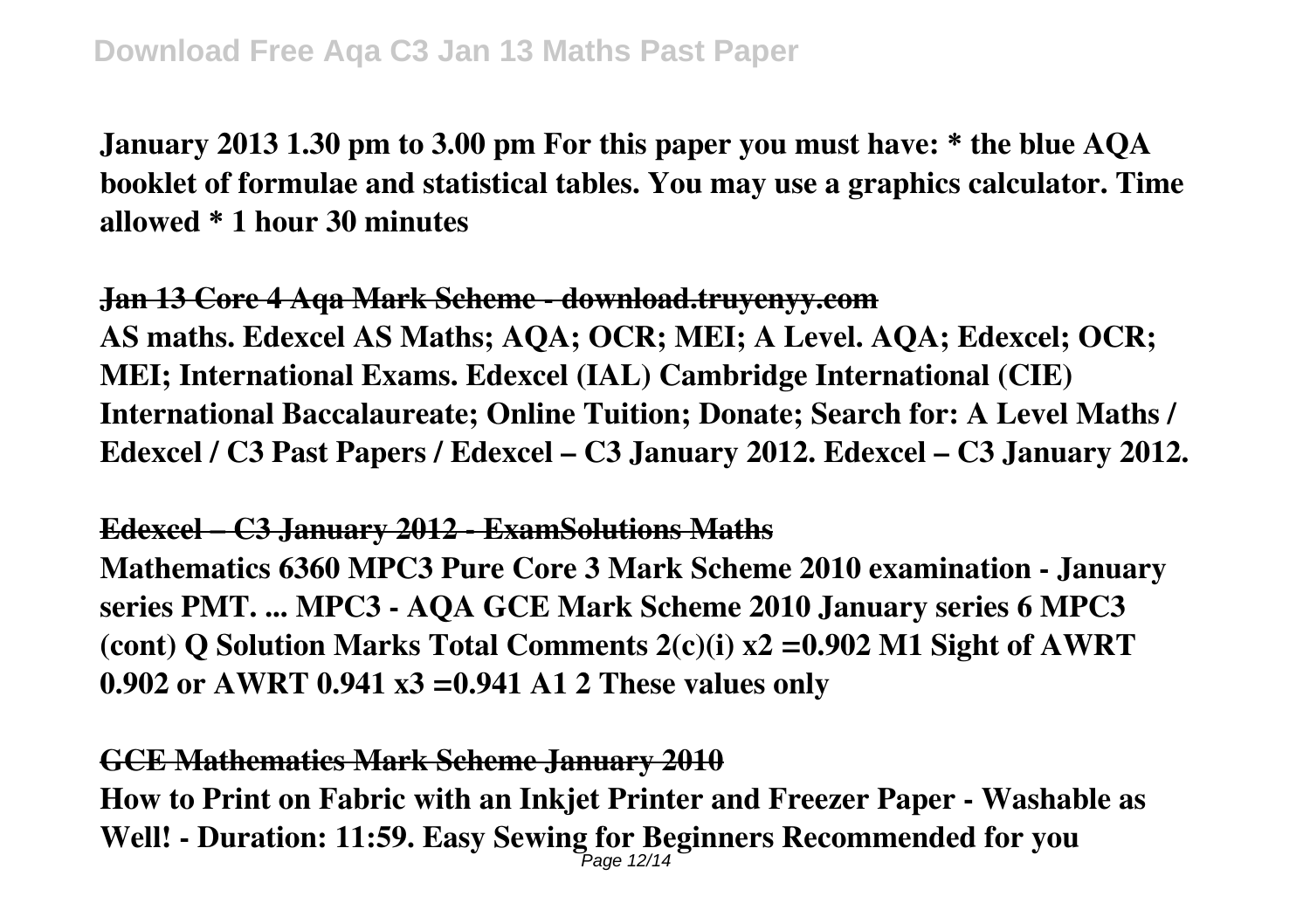## **AQA C3 Jan 12 Q6**

**/ C3 Past Papers / Edexcel – C3 January 2009 Edexcel – C3 January 2009. Edexcel – C3 January 2009**

## **Edexcel – C3 January 2009 - ExamSolutions Maths**

**AQA Education (AQA) is a registered charity (number 1073334) and a company limited by guarantee registered in England and Wales (number 3644723). Our registered address is AQA, Devas Street, Manchester M15 6EX.**

## **A-level grade boundaries January 2013 - AQA**

**January 2008 GCE GCE Mathematics (6665/01) Edexcel Limited. Registered in England and Wales No. 4496750 Registered Office: One90 High Holborn, London WC1V 7BH. January 2008 6665 Core Mathematics C3 Mark Scheme Question Number Scheme Marks 1. ... [13] Question Number**

### **Mark Scheme (Results) January 2008**

**Video Solution for: A Level Mathematics - AQA Core 3 (C3) - January 2006 - Q3. Playlist for this exam: parkermaths.com/link/aqac3jan06 More A-Level Revision ...** Page 13/14